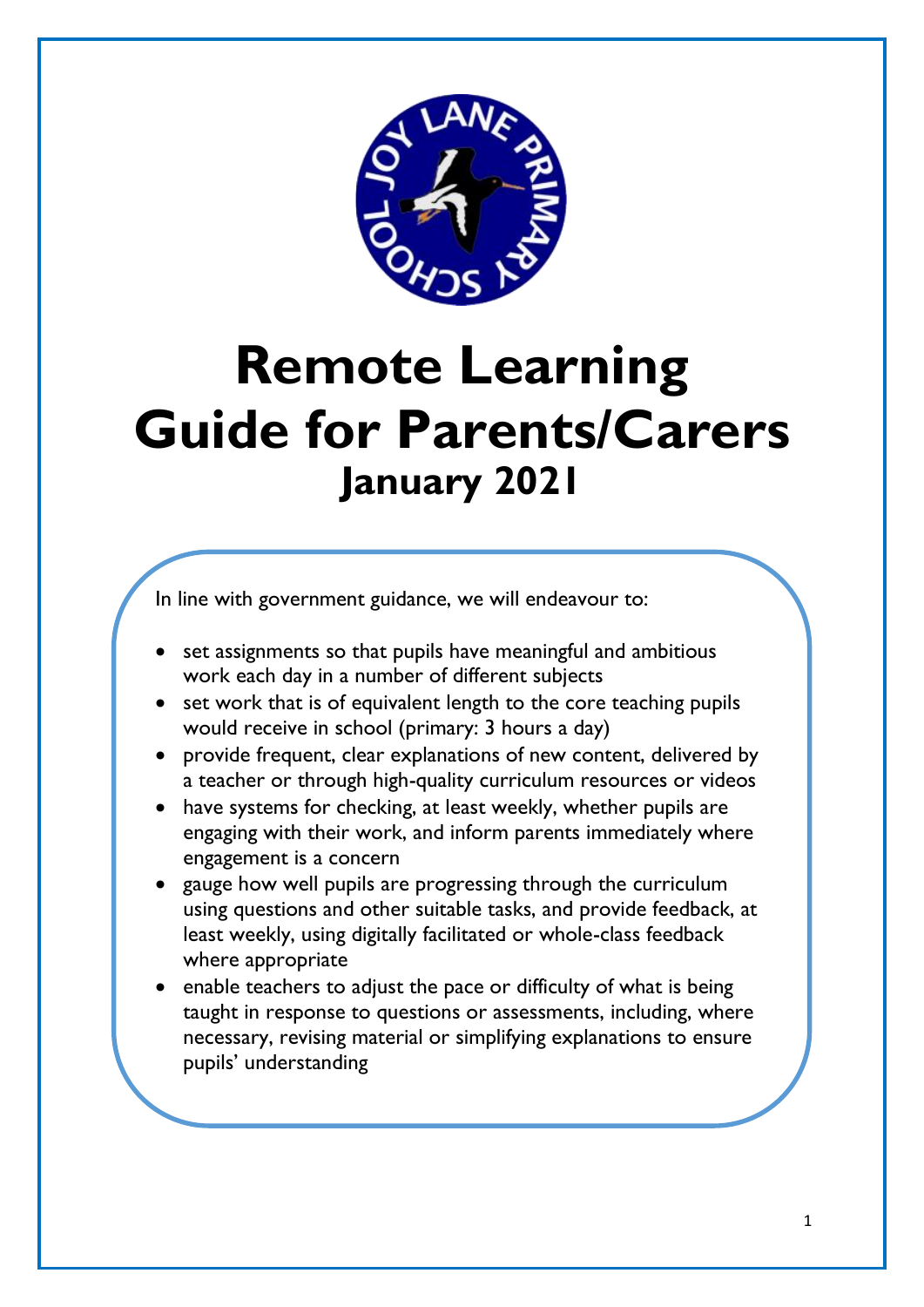## **Remote Learning Online Platforms**

We are excited to be able to use a range of exciting online platforms to enhance your child's learning experience at home: Microsoft Teams, Oak National Academy, EdShed, ClassDojo, as well as a range of other exciting links and websites.



Parents/carers can request a printed pack to be used alone or alongside the online learning resources.

#### **Remote Learning Overview**

The Remote Learning Overview will outline the online resources available to the children during the lockdown period. This will include a mix of pre-recorded inputs, live learning via Microsoft Teams, games/activities and Oak National Academy/YouTube video links.

This is your 'go-to' guide to support the planning of your week at home!

| Joy Lane Primary School<br>Year Group: 3<br>KS2 Remote Learning Overview: W/C 9th November 2020<br>This is an overview of our suggested online remote learning activities. |                                                                                                                                                                                                                                                                                                                                |                                                                                                                                                                                                                       |                                                                                                                                                                                         |                                                                                                                                                              |                                                                                                                                                                 |  |  |  |  |  |  |
|----------------------------------------------------------------------------------------------------------------------------------------------------------------------------|--------------------------------------------------------------------------------------------------------------------------------------------------------------------------------------------------------------------------------------------------------------------------------------------------------------------------------|-----------------------------------------------------------------------------------------------------------------------------------------------------------------------------------------------------------------------|-----------------------------------------------------------------------------------------------------------------------------------------------------------------------------------------|--------------------------------------------------------------------------------------------------------------------------------------------------------------|-----------------------------------------------------------------------------------------------------------------------------------------------------------------|--|--|--|--|--|--|
|                                                                                                                                                                            | Monday                                                                                                                                                                                                                                                                                                                         | Tuesday                                                                                                                                                                                                               | Wednesday                                                                                                                                                                               | Thursday                                                                                                                                                     | Friday                                                                                                                                                          |  |  |  |  |  |  |
| Writing                                                                                                                                                                    | The National Academy: Monster Pizza - Instructions<br>https://classroom.thenational.academy/units/monster-pizza-instructions-9061                                                                                                                                                                                              |                                                                                                                                                                                                                       |                                                                                                                                                                                         |                                                                                                                                                              |                                                                                                                                                                 |  |  |  |  |  |  |
|                                                                                                                                                                            | Lesson 1: Identifying the<br>features of instructions                                                                                                                                                                                                                                                                          | Lesson 2: To investigate<br>suffixes: -er and -est<br>suffixes                                                                                                                                                        | Lesson 3: To explore<br>'being' verbs                                                                                                                                                   | Lesson 4: To devise<br>ingredients for our monster<br>pizza                                                                                                  | Lesson 5: To develop a rich<br>understanding of words<br>associated with disgusting<br>food                                                                     |  |  |  |  |  |  |
| <b>Spelling</b>                                                                                                                                                            | Rule of the week: Adding the '-jng' suffix to root words.<br>(Please see ClassDoio Portfolio for supporting resources)                                                                                                                                                                                                         |                                                                                                                                                                                                                       |                                                                                                                                                                                         |                                                                                                                                                              |                                                                                                                                                                 |  |  |  |  |  |  |
|                                                                                                                                                                            | Adding 'ing' sheet I                                                                                                                                                                                                                                                                                                           | Adding 'ing' sheet 2                                                                                                                                                                                                  | Adding 'ing' sheet 3                                                                                                                                                                    | 'ed' or 'ing' ending worksheet                                                                                                                               | The 'ing' suffix game<br><b>OR</b><br>'ing' crossword                                                                                                           |  |  |  |  |  |  |
| Reading                                                                                                                                                                    | Epic! https://www.getepic.com/                                                                                                                                                                                                                                                                                                 |                                                                                                                                                                                                                       | Audible Stories: https://stories.audible.com/discovery                                                                                                                                  |                                                                                                                                                              | Oxford Owl: https://www.oxfordowl.co.uk/                                                                                                                        |  |  |  |  |  |  |
|                                                                                                                                                                            | Please continue to read your books/kindle and upload your progress onto your ClassDojo Portfolio.<br>If you would like, you can also watch this video on reading for pleasure and create your own reading river:<br>https://classroom.thenational.academy/lessons/to-develop-reading-for-pleasure-cgukgt?step=1&activity=video |                                                                                                                                                                                                                       |                                                                                                                                                                                         |                                                                                                                                                              |                                                                                                                                                                 |  |  |  |  |  |  |
| Maths                                                                                                                                                                      | <b>White Rose Maths:</b><br>Mixed addition and<br>subtraction problems<br>https://whiterosemaths.com/homelea<br>rning/year-3/week-6-number-<br>addition-subtraction/                                                                                                                                                           | <b>White Rose Maths:</b><br>Subtract a 2-digit number<br>from a 3-digit number -<br>crossing 10 or 100<br>https://whiterosemaths.com/h<br>omelearning/year-3/week-7-<br>number-addition-subtraction-<br>$\mathcal{U}$ | <b>White Rose Maths: Subtract</b><br>a 3-digit number from a 3-<br>digit number - exchange<br>https://whiterosemaths.com/ho<br>melearning/year-3/week-8-<br>number-addition-subtraction | <b>White Rose Maths:</b><br>Estimate answers to<br>calculations<br>https://whiterosemaths.com/hom<br>elearning/year-3/week-8-number-<br>addition-subtraction | <b>White Rose Maths:</b><br>Check answers<br>https://whiterosemaths.com/hom<br>elearning/year-3/week-8-number-<br>addition-subtraction                          |  |  |  |  |  |  |
|                                                                                                                                                                            | Times Tables Rock Stars: https://play.ttrockstars.com/auth/school/student                                                                                                                                                                                                                                                      |                                                                                                                                                                                                                       |                                                                                                                                                                                         |                                                                                                                                                              |                                                                                                                                                                 |  |  |  |  |  |  |
| Wider<br>Curriculum                                                                                                                                                        | Science:<br>https://classroom.thenational.a<br>cademy/units/light-dark-250b                                                                                                                                                                                                                                                    | Science:<br>https://classroom.thenation<br>al.academy/lessons/how-<br>can-we-see-objects-6ct6ct                                                                                                                       | History:<br>https://classroom.thenational.<br>academy/lessons/how-do-<br>we-know-about-prehistoric-<br>britain-61jp4c                                                                   | History:<br>https://classroom.thenational.a<br>cademy/lessons/which-animals-<br>lived-in-prehistoric-britain-<br>cgw6cd                                      | Follow up activity:<br>Create a quiz for your<br>classmates based on your<br>Stone Age learning this week<br>and we will try it!<br>(Upload to dojo portfolio). |  |  |  |  |  |  |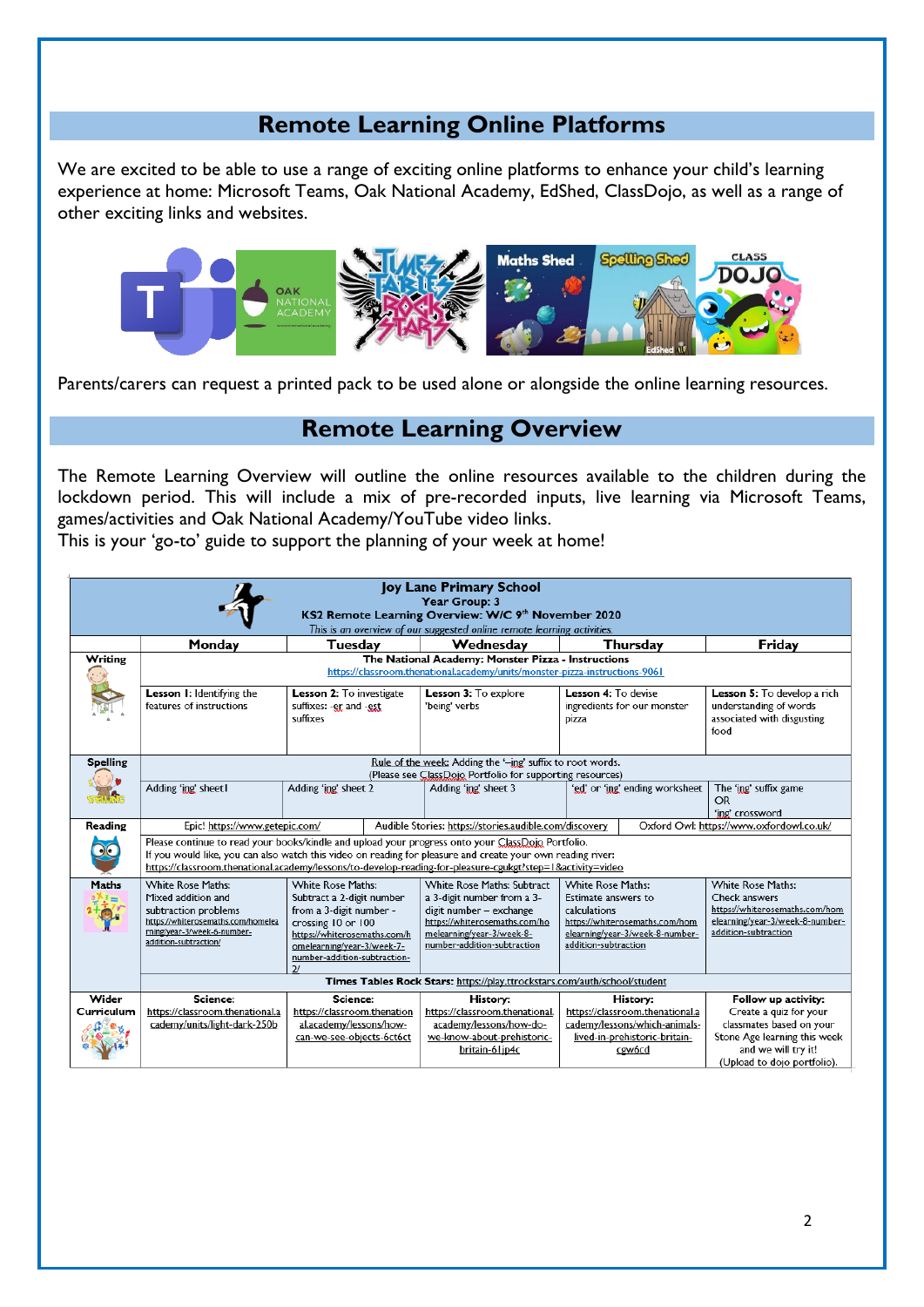#### **Remote Learning Protocols**

We expect our children to show that they are 'ready, respectful and responsible' members of the school and wider community. As the children engage in live learning and ultimately spend more time online, we will continue to embed our whole school ethos so that they become kind and respectful virtual citizens, understanding the importance of online safety at the same time.



Please can we remind you to discuss the following protocols with your children when accessing Microsoft Teams for a live session:

- Please sit in a shared space in the house (where possible).
- Please dress appropriately no school uniform of course, but, unfortunately, no pyjamas.
- Please be mindful that other children involved in the session might see or hear you and your family and anything in the background.
- Please mute yourself on entry and throughout the session teachers will unmute you or ask you to unmute so that you can interact and get involved.
- Only type in the chat bar if instructed to by the teacher.

nearby.

- Please have your camera on throughout the session so your teacher and friends can see you.
- Please be aware that some lessons may be recorded and made available to other children who could not make the live session.

Younger children may need to be accompanied by an adult or have an adult

Following these will ensure that we get the most out of the live sessions and support us as we all get used to this new, exciting way of teaching and learning.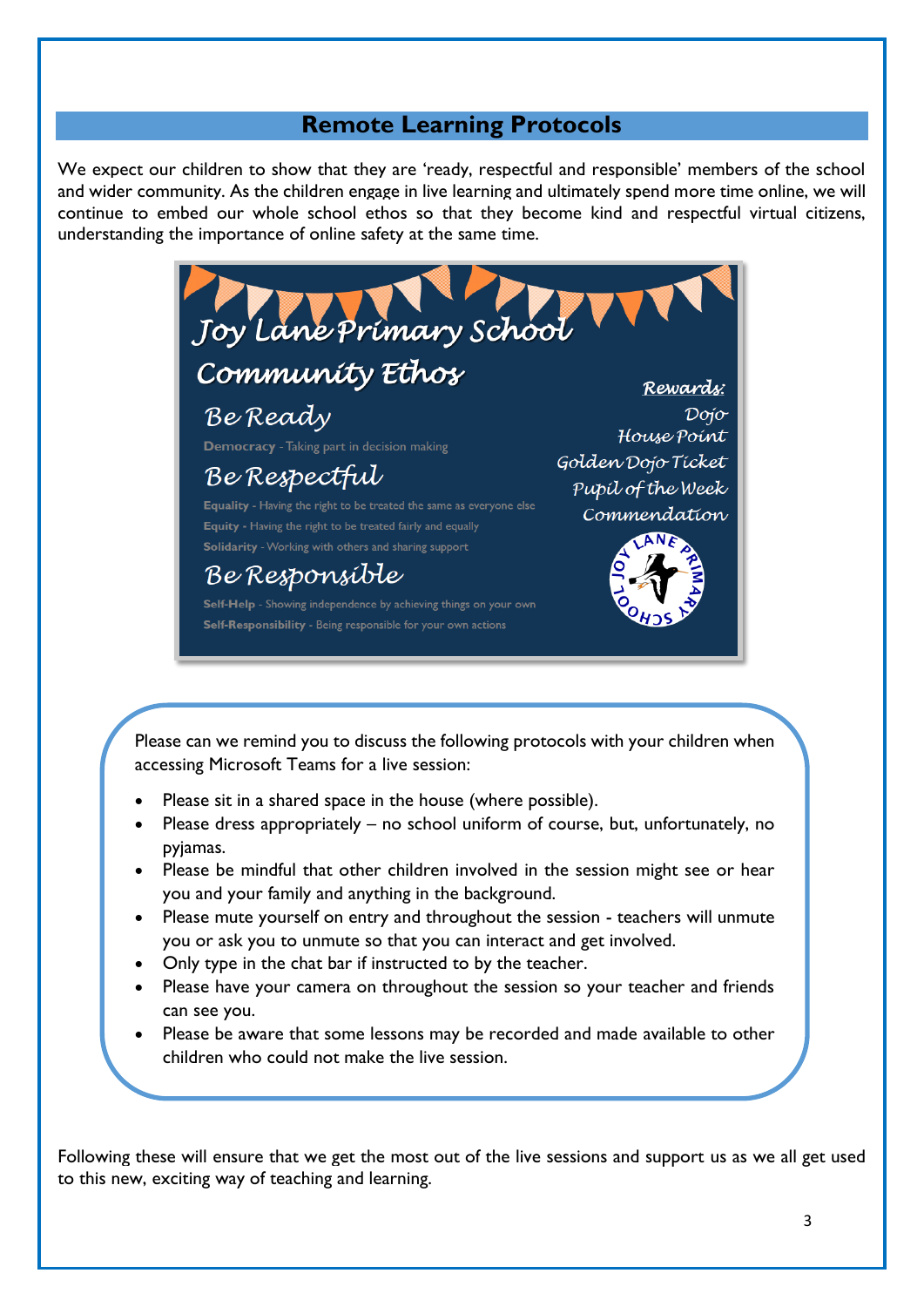## **Feedback and Celebration**

| <b>Strategies</b>         | What this will look like                                                                                                              |  |  |  |
|---------------------------|---------------------------------------------------------------------------------------------------------------------------------------|--|--|--|
| <b>Feedback</b>           | Feedback and next steps in the core subjects<br>Use of Ladders for English (where appropriate)<br>Feedback within 24 hours of posting |  |  |  |
| <b>Weekly Celebration</b> | Celebration snapshots on ClassDojo to share successes in and out of<br>school<br>Celebration Assembly with Senior Leadership Team     |  |  |  |
| <b>Praise</b>             | Awarding Dojos (as usual practice in school)<br>Senior Leadership Team praise and comments on work                                    |  |  |  |
| Contact                   | Live lesson interaction (during live learning)<br>Teacher feedback on ClassDojo Portfolios<br>Phone calls (once per week)             |  |  |  |

**Timetable for Live Learning**

We will aim to offer two live learning sessions per day. Inevitably, this increase in our remote learning support will result in some clashes across year groups, affecting those families with more than one child accessing a device. Alternatively, we will be recording live sessions and making these available afterwards to watch at any time, as well as providing links to other resources on the Remote Learning Overview.

There may be reasons that a staff member is unable to lead a live session; in this event, you will be invited to join another live session or provided with either a pre-recorded session or a link to the Oak National Academy.

Please also be aware that your child will not always be taught by their class teacher in these virtual sessions as some of our teachers will be on a duty rota to support our key worker groups in school.

|                          | <b>KSI Live Learning Sessions</b> | <b>KS2 Live Learning Sessions</b> |          |                                |         |                                |                     |
|--------------------------|-----------------------------------|-----------------------------------|----------|--------------------------------|---------|--------------------------------|---------------------|
| <b>Session I</b>         |                                   | <b>Session 2</b>                  |          | <b>English</b>                 |         | <b>Maths</b>                   |                     |
| <b>Reception</b>         | 9:15am                            | <b>Reception</b>                  | 11:00am  | Year 6                         | 9:30am  | Year 6                         | 11:15am             |
| Year I                   | 9:30am                            | Year I                            | l I:00am | Year 5                         | 9:00am  | Year 5                         | 11:00am             |
| Year 2                   | 9:45am                            | Year 2                            | 11:15am  | Year 4                         | 10:00am | Year 4                         | 12:30 <sub>pm</sub> |
| <b>Nest</b><br>(Phonics) | 10:00am                           |                                   |          | Year 3                         | 9:00am  | Year 3                         | 1:00am              |
|                          |                                   |                                   |          | KS <sub>2</sub><br><b>Nest</b> | 10:00am | KS <sub>2</sub><br><b>Nest</b> | 11:15am             |